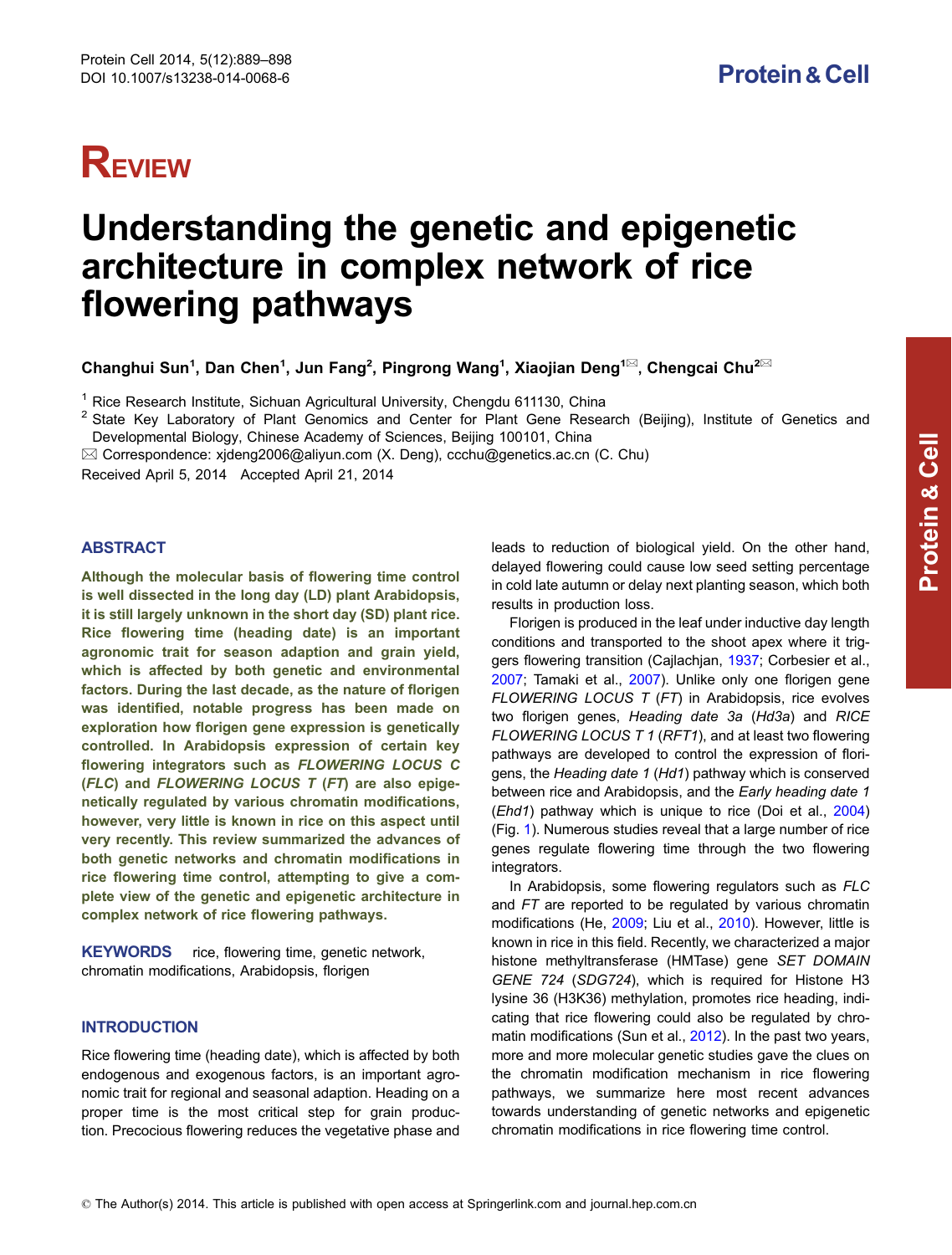<span id="page-1-0"></span>

Figure 1. Comparison of core-flowering-pathways in rice and Arabidopsis. OsGI/GI-Hd1/CO-Hd3a/FT pathway is conserved between rice and Arabidopsis. CO. accelerates flowering under LD, however, Hd1 promotes flowering under SD and represses it under LD. Besides, Ghd7 and Ehd1 in rice, and FLC in Arabidopsis are unique flowering integrators, respectively. FLC and Ghd7 are major flowering suppressors, while Ehd1 acts as a flowering promoter.

### TWO FLORIGEN GENES HD3A AND RFT1 IN RICE

Florigen, which has been hypothesized by many physiological studies, is believed to be produced in leaves by the inductive photoperiod, then moves to the shoot apical meristem (SAM) and triggers flowering transition. But this florigen has been eluded identification since it was first proposed for 70 years (Cajlachjan, [1937\)](#page-7-0). In 2007, it was firstly revealed that FT encoded protein in Arabidopsis, is a leaf-derived long-distance signal directed to floral transition (Corbesier et al., [2007\)](#page-7-0).

In rice, there are 13 FT homologs in the genome (Char-don and Damerval, [2005\)](#page-7-0), Hd3a and RFT1 are two of them which were confirmed to act as florigen genes (Komiya et al., [2008;](#page-8-0) Komiya et al., [2009;](#page-8-0) Tamaki et al., [2007\)](#page-9-0). By fusing Hd3a or RFT1 with GFP, it was demonstrated that Hd3a or RFT1 protein was expressed in vascular tissue of leaves, and could be moved to SAM where they started flowering induction. As Hd3a-GFP was only detected in the SAM of plants grown under short day conditions (SD), RFT1-GFP was merely detected under long day conditions (LD) (Komiya et al., [2009;](#page-8-0) Tamaki et al., [2007](#page-9-0)). On the other hand, Hd3a-RNAi (RNA interference) plants significantly delayed heading date under SD but not LD, RFT1-RNAi plants flowering was obviously delayed under LD but not SD oppositely. Furthermore, rice with knockout of both Hd3a and RFT1 caused at least 300 days late flowering under both SD and LD (Komiya et al., [2009\)](#page-8-0). All these data demonstrated that, unlike Arabidopsis, rice has two florigen genes, Hd3a and RFT1, Hd3a is responsible for flowering under inductive SD, whereas RFT1 is responsible for flowering transition under non-inductive LD. Although Hd3a and RFT1 are located in some chromosome and separated by only 11.5 kb in the genome, the fine-tuning of long day flowering by the H3K36me2/3 level of RFT1 but not Hd3a via SDG724,

therefore, RFT1 and Hd3a which have functionally diverged to control flowering time under LD and SD conditions are partly due to a fine-tuned epigenetic mechanism (Sun et al., [2012](#page-9-0)).

#### FLORIGEN REGULATED NETWORK

How flowering pathways are regulated differs in plants. In Arabidopsis, flowering is controlled by a small number of large-effect genes such as FLC (Salome et al., [2011\)](#page-9-0), whereas in maize is controlled by many additive small-effect quantitative trait loci (QTLs) (Buckler et al., [2009](#page-7-0)). Interestingly, rice combines both regulatory manners, including a few large-effect factors, such as Hd1, Ehd1, and Grain number, plant height and heading date 7 (Ghd7), in addition to some small-effect QTLs and genes (Ebana et al., [2011;](#page-7-0) Tsuji et al., [2013](#page-9-0)) (Table [1](#page-2-0)).

So far, quite a number of QTLs controlling rice heading date (Hd) were identified and characterized using different segregating populations derived from crossing a japonica cultivar (Nipponbare) and an indica cultivar (Kasalath) (Lin et al., [1998](#page-8-0); Yano et al., [1997](#page-9-0)). These QTLs include the major loci controlling photoperiodic flowering responses, Hd1 (Yano et al., [1997](#page-9-0); Yano et al., [2000](#page-9-0)), Hd2/Ghd7.1/ OsPRR37 (Oryza sativa Pseudo-Response Regulator 37) (Koo et al., [2013;](#page-8-0) Liu et al., [2013;](#page-8-0) Shibaya et al., [2011;](#page-9-0) Yamamoto et al., [2000;](#page-9-0) Yan et al., [2013](#page-9-0)), Hd3a (Kojima et al., [2002](#page-8-0)), Hd4/Ghd7 (Ghd7 for short) (Koo et al., [2013;](#page-8-0) Xue et al., [2008](#page-9-0)), Hd5/Days to heading 8/Grain number, Plant height, and Heading date 8/Late Heading Date 1 (Hd5/DTH8/Ghd8/LHD1) (Dai et al., [2012](#page-7-0); Fujino et al., [2013](#page-7-0); Yan et al., [2011\)](#page-9-0). Furthermore, backcross progenies derived from the same original cross allowed identification of other QTLs, such as Hd6/CK2 (CASEIN KINASE 2) (Ogiso et al., [2010;](#page-8-0) Takahashi et al., [2001;](#page-9-0) Yamamoto et al., [2000](#page-9-0)), Hd14/Ehd1 (Doi et al., [2004](#page-7-0)), Hd16/EL1 (Early flowering 1) (Dai and Xue, [2010;](#page-7-0) Hori et al., [2013;](#page-8-0) Shibaya et al., [2011\)](#page-9-0), Hd17/OsELF3/EF7/OsEF3/Hd3b (Hd17/Oryza sativa Early Flowering 3/Early Flowering 7/ Oryza sativa Early Flowering 3/Hd3b, OsELF3 for short) (Hori et al., [2012;](#page-8-0) Matsubara et al., [2012](#page-8-0); Saito et al., [2012](#page-9-0); Yang et al., [2013](#page-9-0); Zhao et al., [2012](#page-9-0)). Additionally, using rice near isogenic lines and mutants, more genes implicated in controlling flowering time have been identified and positioned into a regulatory network (Brambilla and Fornara, [2013;](#page-7-0) Itoh and Izawa, [2013](#page-8-0); Tsuji et al., [2011,](#page-9-0) [2013](#page-9-0)) (Fig. [2](#page-3-0)).

# HD1-DEPENDENT PATHWAY

There is a similar molecular system for florigen control in Arabidopsis and rice (Izawa, [2007](#page-8-0); Tsuji et al., [2011\)](#page-9-0). Hd1 and Hd3a in rice are homologs of CONSTANS (CO) and FT in Arabidopsis, respectively. As in Arabidopsis, Hd1 acts upstream of Hd3a (Kojima et al., [2002](#page-8-0); Yano et al., [2000\)](#page-9-0), and overexpression of a rice ortholog of Arabidopsis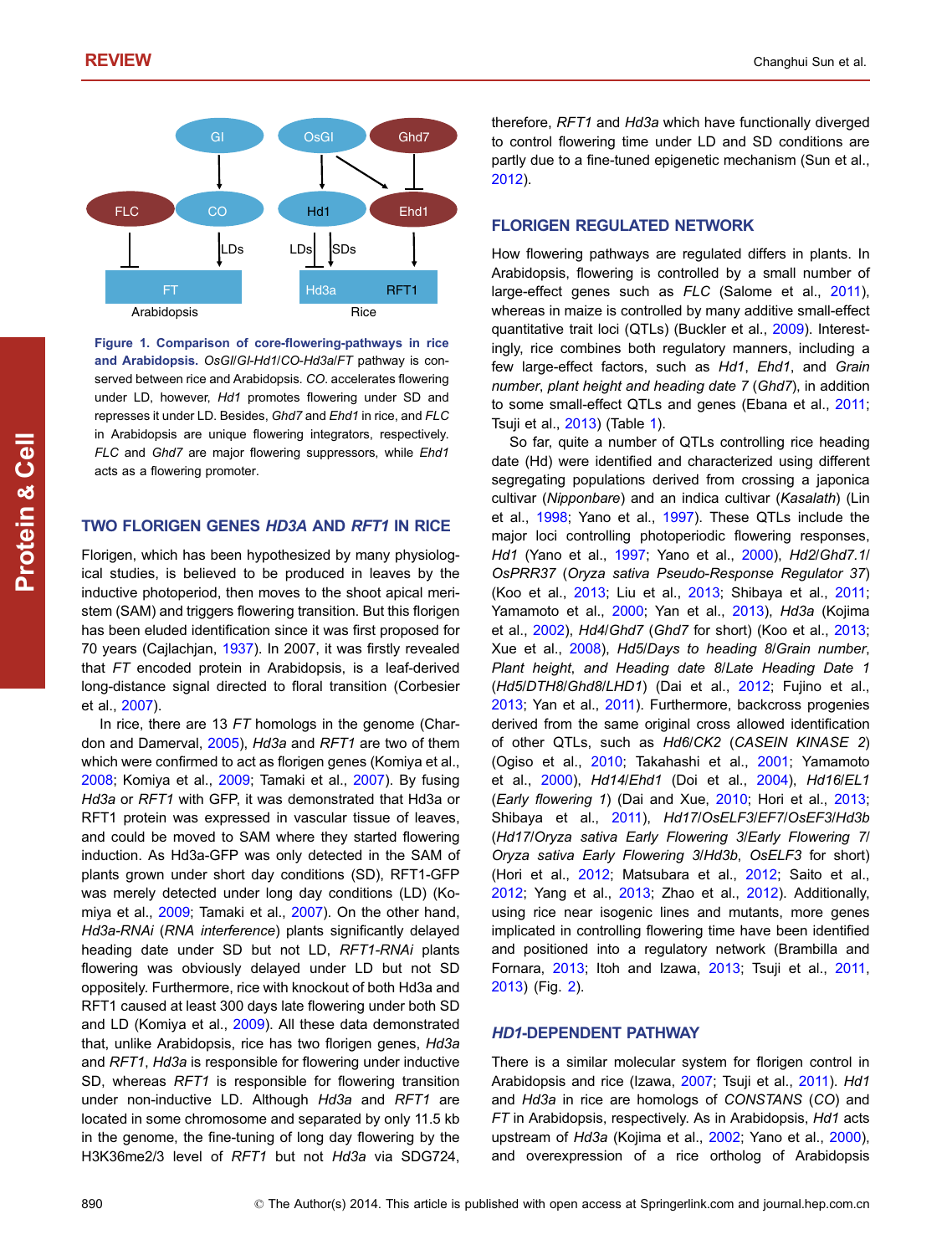#### <span id="page-2-0"></span>Table 1. Flowering regulators in rice

| Gene name                  | Pathways  | Gene ID      | <b>Note</b>                                         | For short        |
|----------------------------|-----------|--------------|-----------------------------------------------------|------------------|
| RFT <sub>1</sub>           |           | Os06g0157500 | Similar to phosphatidylethanolamine-binding protein |                  |
| Hd3a                       |           | Os06g0157700 | Similar to phosphatidylethanolamine-binding protein |                  |
| Hd1                        |           | Os06g0275000 | CCT domain protein                                  |                  |
| Hd14/Ehd1                  |           | Os10g0463400 | B-type response regulator                           | Ehd1             |
| RCN <sub>1</sub>           |           | Os11g0152500 | Similar to phosphatidylethanolamine-binding protein |                  |
| Hd6/CK2                    | Hd1       | Os03g0762000 | Casein kinase II alpha subunit                      | Hd6              |
| ETR <sub>2</sub>           | Hd1, RCN1 | Os04g0169100 | Ethylene receptor                                   |                  |
| <b>OsLF</b>                | Hd1       | Os05g0541400 | Atypical HLH protein                                |                  |
| SPL <sub>11</sub>          | Hd1, Hd3a | Os03q0275900 | E3 ubiquitin ligase                                 |                  |
| Spin1                      | Hd1, Hd3a | Os07g0227400 | K homology domain protein                           |                  |
| <b>OsGI</b>                | Hd1, Ehd1 | Os01g0182600 | Circadian clock related GIGANTEA protein            |                  |
| SE <sub>5</sub>            | Hd1, Ehd1 | Os06g0603000 | Heme oxygenase                                      |                  |
| OsphyB                     | Hd1, Ehd1 | Os03g0309200 | Phytochrome                                         |                  |
| Hd17/OsELF3/EF7/OsEF3/Hd3b | Hd1, Ehd1 | Os06g0142600 | ELF3 homolog protein                                | OsELF3           |
| Hd4/Ghd7                   | Ehd1      | Os07g0261200 | CCT domain protein                                  | Ghd7             |
| Ehd <sub>3</sub>           | Ehd1      | Os08g0105000 | Plant homeo domain (PHD) finger                     |                  |
| <b>Hd16/EL1</b>            | Ehd1      | Os03g0793500 | Casein kinase I                                     | EL1              |
| OsMADS50                   | Ehd1      | Os03g0122600 | <b>MADS</b> box protein                             |                  |
| OsMADS56                   | Ehd1      | Os10g0536100 | <b>MADS</b> box protein                             |                  |
| OsLFL1                     | Ehd1      | Os01g0713600 | B3 domain transcription factor                      |                  |
| OsCOL4                     | Ehd1      | Os02g0610500 | CCT domain protein                                  |                  |
| Hd5/Ghd8/DTH8              | Ehd1      | Os08g0174500 | HAP3 subunit                                        | DTH <sub>8</sub> |
| Ehd2/OsID1/RID1            | Ehd1      | Os10g0419200 | C2H2 zinc-finger protein                            | RID1             |
| Ehd4                       | Ehd1      | Os03g0112700 | CCCH-type zinc finger protein                       |                  |
| OsMADS51                   | Ehd1      | Os01g0922800 | <b>MADS</b> box protein                             |                  |
| OsCO <sub>3</sub>          | Florigen  | Os09g0240200 | CONSTANS-like protein                               |                  |
| DTH <sub>2</sub>           | Florigen  | Os02q0724000 | <b>CONSTANS-like protein</b>                        |                  |
| Hd2/OsPRR37/Ghd7.1         | Florigen  | Os03g0112700 | CCT domain protein                                  | OsPRR37          |
| OsDof12                    | Florigen  | Os03q0169600 | DNA-binding with one finger protein                 |                  |

Protein

& Cell

Green font, flowering promoter; red font, flowering supressor; purle font, promoter under SDs and supressor under LDs.

GIGANTEA (GI) which acts upstream of CO, namely OsGI, increased the expression of Hd1 in the transgenic plants, followed by suppressing Hd3a expression, resulting in late flowering under both SD and LD (Hayama et al., [2003](#page-7-0)). Differently, CO merely promotes FT expression, Hd1 plays a more enigmatic role in rice, which promotes flowering under SD, but represses flowering under LD (Hayama et al., [2003;](#page-7-0) Komiya et al., [2008](#page-8-0); Lin et al., [2000](#page-8-0); Tamaki et al., [2007](#page-9-0)). These results indicate that the core photoperiodic pathway composed of the three key flowering genes OsGI/GI-Hd1/CO-Hd3a/FT is conserved between rice and Arabidopsis, but its function has diverged during evolution to produce opposite flowering responses. While the photoperiodic pathway in Arabidopsis merely accelerates flowering under LD, in rice, it promotes flowering under

SD and represses flowering under LD (Takahashi and Shimamoto, [2011\)](#page-9-0).

The reversible mechanism that Hd1 functions as either an activator or suppressor of Hd3a involves the action of the red-light photoreceptor phytochrome B (phyB), since mutations in *phyB* or phytochrome chromophore synthesis, such as photoperiod sensitivity 5 (se5), attenuate this conversion and maintain Hd1 as an activator under any photoperiodic conditions. On the other hand, though Hd1-overexpressing plants delay flowering, Hd1 protein levels in these plants are not significantly altered (Andres et al., [2009;](#page-7-0) Ishikawa et al., [2011;](#page-8-0) Izawa et al., [2002\)](#page-8-0), thus it is speculated that LD light signals may modify the protein of Hd1 or Hd1 complex through phytochrome but not its expression levels, and convert it into a repressor of flowering. Therefore, uncovering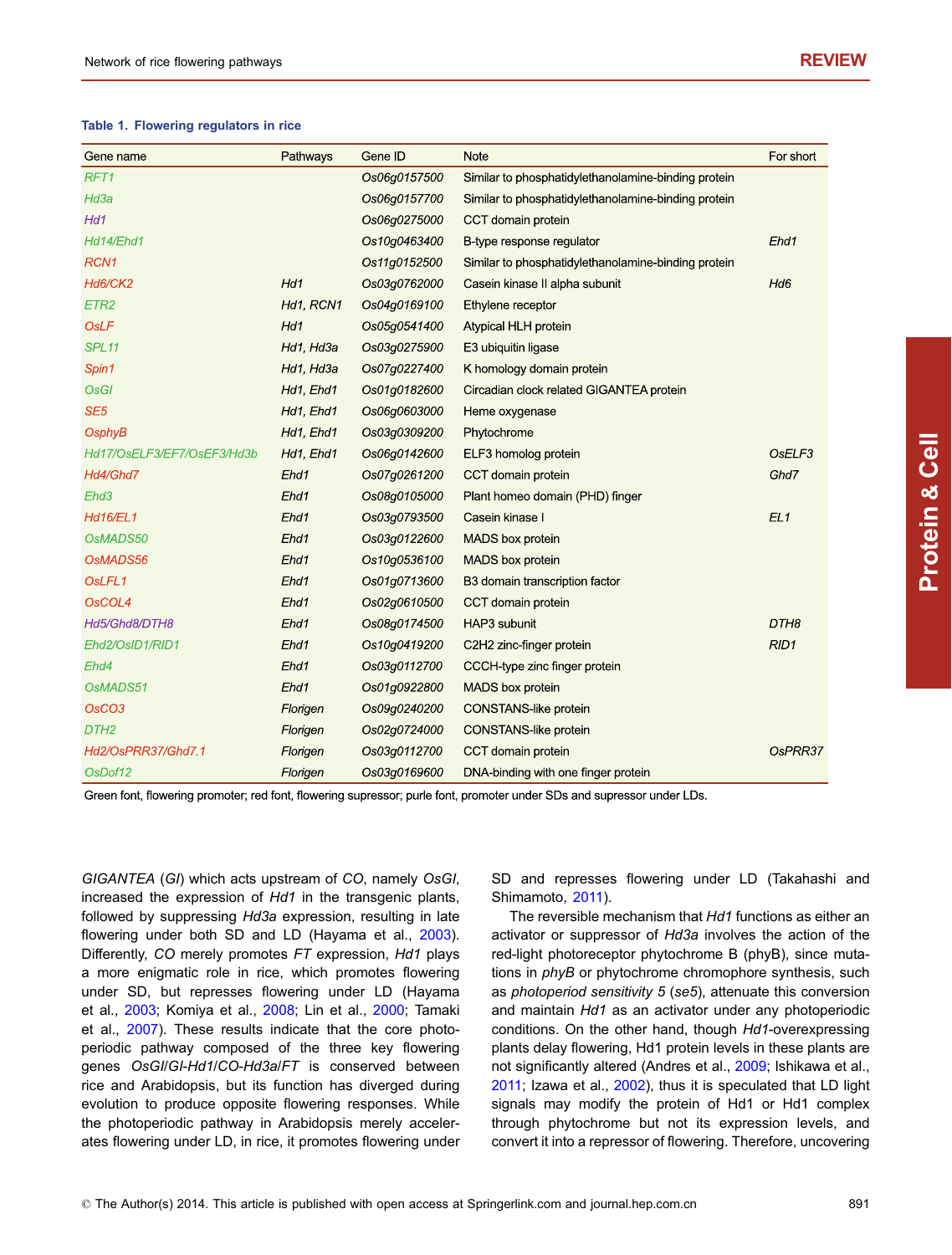<span id="page-3-0"></span>

Figure 2. Complex flowering time control network in rice. Rice flowering network is formed by two florigen genes Hd3a and RFT1, and four requlation modules, including Hd1-dependent pathway, Ehd1-dependent pathway, crosstalk between Hd1 and Ehd1 pathway, and flowering regulators independent of Hd1 and Ehd1. The first three signals come together to regulate Hd1 and Ehd1 and affect florigen gene expression; the last module may directly control the expression of florigen genes independent of Hd1 and Ehd1. Besides, expressions of Ehd3, RID1, OsMADS50, Hd3a, and RFT1 can be affected by H3K36me2/3; OsLFL1 and OsLF transcriptions can be mediated by H3K27me3. Finally, all those florigen signals are transported from leaves to SAM and trigger flowering transition there. All the gene names for short are showed in Table [1](#page-2-0).

of the biochemical function of Hd1 protein and the molecular nature of its dual activity will provide exciting insight into the control of photoperiodic flowering in rice.

Recently, it is deduced that Hd1 protein activity is possible affected by an additional posttranslational regulatory factor, Hd6, which encodes a CK2 α-subunit (Ogiso et al., [2010](#page-8-0); Takahashi et al., [2001\)](#page-9-0). The delay flowering effect of Hd6 is observed only when Hd1 is functional, however, Hd1 is not phosphorylated by Hd6 in vitro (Ogiso et al., [2010\)](#page-8-0), suggesting that Hd6 phosphorylates unknown substrates that cooperate with Hd1 in the LD floral suppression pathway.

# EHD1 DEPENDENT PATHWAY

In 2004, a novel regulatory Ehd1-pathway which is not presented in Arabidopsis, is discovered in rice (Doi et al., [2004](#page-7-0)). Ehd1, encoding a B-type response regulator, is a floral promoter, and rice variety Taichung 65 (T65) without functional Ehd1 allele delays flowering under both LD and SD (Doi et al., [2004\)](#page-7-0). As it has been shown that Ehd1 contributes to flowering time by its expression levels (Takahashi et al., [2009](#page-9-0)), thus fine-tuning of Ehd1 expression is crucial for rice flowering at suitable time, and several flowering regulators have been identified to participate in this regulation.

Ghd7, which is important for increasing rice productivity and adaptability, is a major regulator of Ehd1 and could delay flowering by repressing Ehd1 under LD (Takahashi et al., [2009](#page-9-0); Xue et al., [2008](#page-9-0)). As Ghd7 encodes a CCT (CON-STANS, CO-like, and TOC1) domain protein, which shows very low homology to Arabidopsis genome, the Ghd7-Ehd1 may be a unique pathway in rice (Koo et al., [2013](#page-8-0); Xue et al., [2008](#page-9-0)). Further study shows that Ghd7 and Ehd1 can respectively set a daylength threshold for Hd3a expression, which is usually observed in SD plants but not in LD plants (Itoh et al., [2010;](#page-8-0) Takimoto and Ikeda, [1961](#page-9-0)), and this capacity of discernment in critical day length in rice greatly enriches the daylength-dependent regulated mechanism of florigen gene expression.

Until now, at least three genes, Early heading date 3 (Ehd3), ELF3, and Hd16/EL1, were identified to control Ghd7 expression in Ehd1-pathway. Ehd3 encodes a plant homeodomain (PHD) finger protein and is identified as one repressor of Ghd7. Generally, Ghd7 transcript reaches its highest level after seeding for two weeks, and then the expression is gradually reduced to a basal level, but in ehd3 mutants, Ghd7 expression level is always higher and delays heading date for more than one year under LD. Interestingly, under SD, Ehd3 could promote Ehd1 expression regardless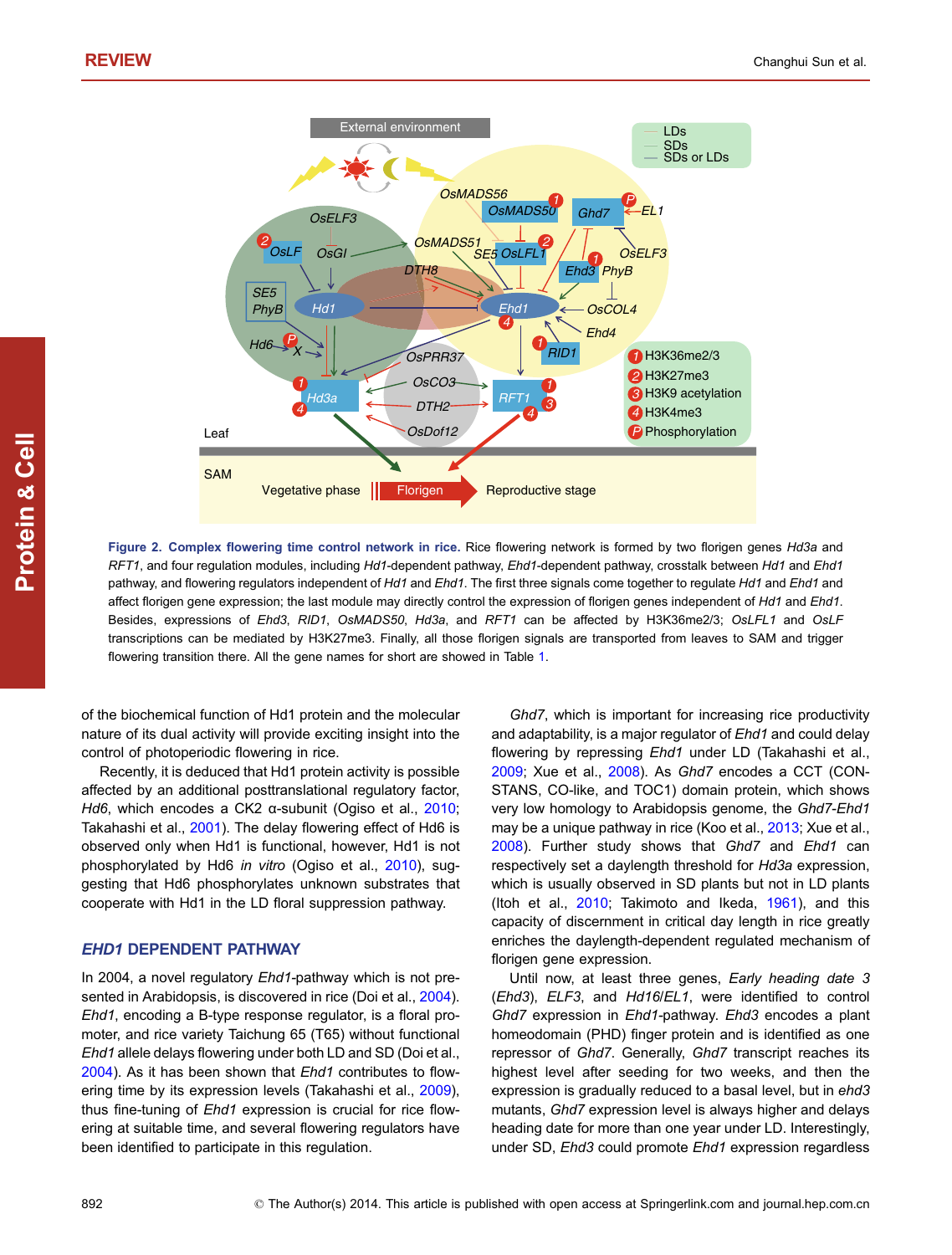of Ghd7, suggesting a perplexed role of Ehd3 (Matsubara et al., [2011](#page-8-0)).

ELF3 in Arabidopsis is responsible for generating circadian rhythm and regulating photoperiodic flowering, consistently, its homolog in rice OsELF3 is also required to sustain the robust oscillation, and lesions in OsELF3 delay flowering under both SD and LD (Saito et al., [2012](#page-9-0); Yang et al., [2013](#page-9-0); Zhao et al., [2012\)](#page-9-0). Under SD, OsELF3 promotes flowering mainly by repressing Ghd7, because late flowering of oself3 mutants can be rescued if Ghd7 but not Hd1 is mutated. Under LD, oself3 mutants increase OsGI and Ghd7 expression, thus up-regulate Hd1 and repress Ehd1 expression, respectively, indicating that OsELF3 influences photoperiodic flowering in both Hd1 and Ehd1 pathways (Brambilla and Fornara, [2013;](#page-7-0) Saito et al., [2012\)](#page-9-0).

Hd16/EL1, encoding a casein kinase I protein, is associated with the gibberellin-mediated flowering transition (Dai and Xue, [2010\)](#page-7-0). Deficient in Hd16 weakens rice photoperiod sensitivity, but increases Ehd1, Hd3a, and RFT1 expression under LD. Though the expression level of Ghd7 is not significantly altered in el1 mutants, the biochemical data indicate that Hd16 acts as a flowering repressor by phosphorylation of Ghd7 (Dai and Xue, [2010;](#page-7-0) Kwon et al., [2013](#page-8-0)).

OsLFL1 (Oryza sativa LEC2 and FUSCA3 Like 1) encodes a putative B3 transcription factor, knockdown of OsLFL1 does not affect flowering time, while ectopic overexpression of OsLFL1 decreases Ehd1 expression and results in late flowering (Peng et al. [2007](#page-8-0), [2008](#page-8-0)). OsLFL1 is controlled by two members of MIKC-type MADS-box family, OsMADS50 and OsMADS56. Both osmads50 mutants and OsMADS56-overexpressing plants, which produce increased OsLFL1 expression, show late flowering phenotype (Lee et al., [2004](#page-8-0); Ryu et al., [2009](#page-8-0)). Interestingly, OsMADS56 can interact with OsMADS50 in vitro, suggesting that the two MADS-box members tend to form a heterodimer complex and function antagonistically through OsLFL1-Ehd1 pathway under LD (Ryu et al., [2009\)](#page-8-0).

As mentioned in Hd1-pathway, phytochrome is probably a primary cause of Hd1-dependent suppression of rice flowering, but underlying molecular mechanism of phytochrome in Ehd1-pathway is not well understood. Recent studies showed that SE5 and *phyB* also suppress Ehd1 expression, and the phyB-mediated suppression of Ehd1 is confirmed to be repressed by a CONSTANS-like (COL) gene OsCOL4 (Oryza sativa CONSTANS-like 4) (Andres et al., [2009](#page-7-0); Komiya et al., [2009;](#page-8-0) Lee et al., [2010](#page-8-0)). OsCOL4 expression is decreased in osphyB mutants, and osphyB oscol4 double mutants flower is similar to *osphyB* single mutants, indicating that OsCOL4 functions downstream of OsphyB (Lee et al., [2010\)](#page-8-0).

Besides the above regulators, Ehd1 expression is also modulated by other four flowering factors independently. Indeterminate 1 (ID1) is one of them, which expresses in leaf but induces flowering in the shoot meristem. ID1 has been once thought to be involved in the florigen synthesis in maize (Colasanti et al., [2006](#page-7-0); Colasanti et al., [1998\)](#page-7-0), and its regulated mechanism has been exhibited in rice. Lesions in rice

RID1 (Early heading date 2/OsINDETERMINATE 1/Rice INDETERMINATE 1, Ehd2/OsID1/RID1, RID1 for short) lead to extremely late flowering phenotype, as well as decreased expression of Ehd1 and downstream florigen genes under both SD and LD (Matsubara et al., [2008](#page-8-0); Park et al., [2008;](#page-8-0) Wu et al., [2008\)](#page-9-0).

Ehd4 (Early heading date 4), encoding a CCCH-type zinc finger transcriptional regulator, is expressed mostly in immature leaves and shows a similar diurnal expression pattern of Ehd1 under both SD and LD. Ehd4 up-regulates the expression of the florigen genes Hd3a and RFT1 through Ehd1. Strikingly, Ehd4 is highly conserved in both wild rice and cultivated rice, but homologs cannot be found in other species, suggesting that Ehd4 is unique flowering regulator in Oryza genus differed from other grass members during evolution (Gao et al., [2013\)](#page-7-0).

OsMADS51 is another MADS box gene, other than Os-MADS50 and OsMADS56, it acts downstream of OsGI, transmits a promotion signal from OsGI to Ehd1 under SD. Though its null mutants showed late flowering phenotype followed by decreased expression of Ehd1 and Hd3a, ectopic expression of OsMADS51 causes early flowering, accompanying with increased expression Ehd1 and Hd3a (Kim et al., [2007\)](#page-8-0).

Hd5/DTH8/Ghd8/LHD1 encodes a putative HEMEACTI-VATOR PROTEIN 3 (HAP3) subunit of a CCAAT-box binding protein (HAP complex) that binds to CCAAT boxes in yeast and animals. Similar to Hd1, Hd5/DTH8/Ghd8/LHD1 delayed flowering in rice under LD and promotes flowering under SD, but by regulating expression of *Ehd1* (Dai et al., [2012](#page-7-0); Lin et al., [2003](#page-8-0); Wei et al., [2010](#page-9-0); Yan et al., [2011\)](#page-9-0).

Most interestingly, though Hd5/DTH8/Ghd8/LHD1 suppresses rice heading though Ehd1, genetic analysis implies that Hd5 requires functional Hd1 to repress flowering under LD (Nonoue et al., [2008](#page-8-0)), rising a question what is the relationship between Hd1 and Ehd1. Recent findings indicate that transcript level of Ehd1 is down-regulated in Hd1-overexpression transgenic lines, suggesting that, to some degree, Hd1 is an upstream regulator of Ehd1 expression, but how this crosstalk works is still undefined (Ishikawa et al., [2011\)](#page-8-0).

# FLOWERING REGULATORS INDEPENDENT OF HD1 AND EHD1

Besides Ehd1, T65 also bears a loss-of-function allele of Hd1, but it could still flower in time and serves as a commercial rice variety, so there are must some other regulators independent of Hd1 and Ehd1 in rice flowering network (Doi et al., [2004](#page-7-0)). OsCO3 and DTH2 are two of them, and promote flowering by regulating florigen genes. Though both of them are COL genes, they function under different photoperiodic conditions. Expressions of Hd3a and FT-like genes are decreased in the OsCO3-overexpressing plants under SD without altered expression of other florigen upstream regulators, suggesting that OsCO3 primarily

Protein

& Cell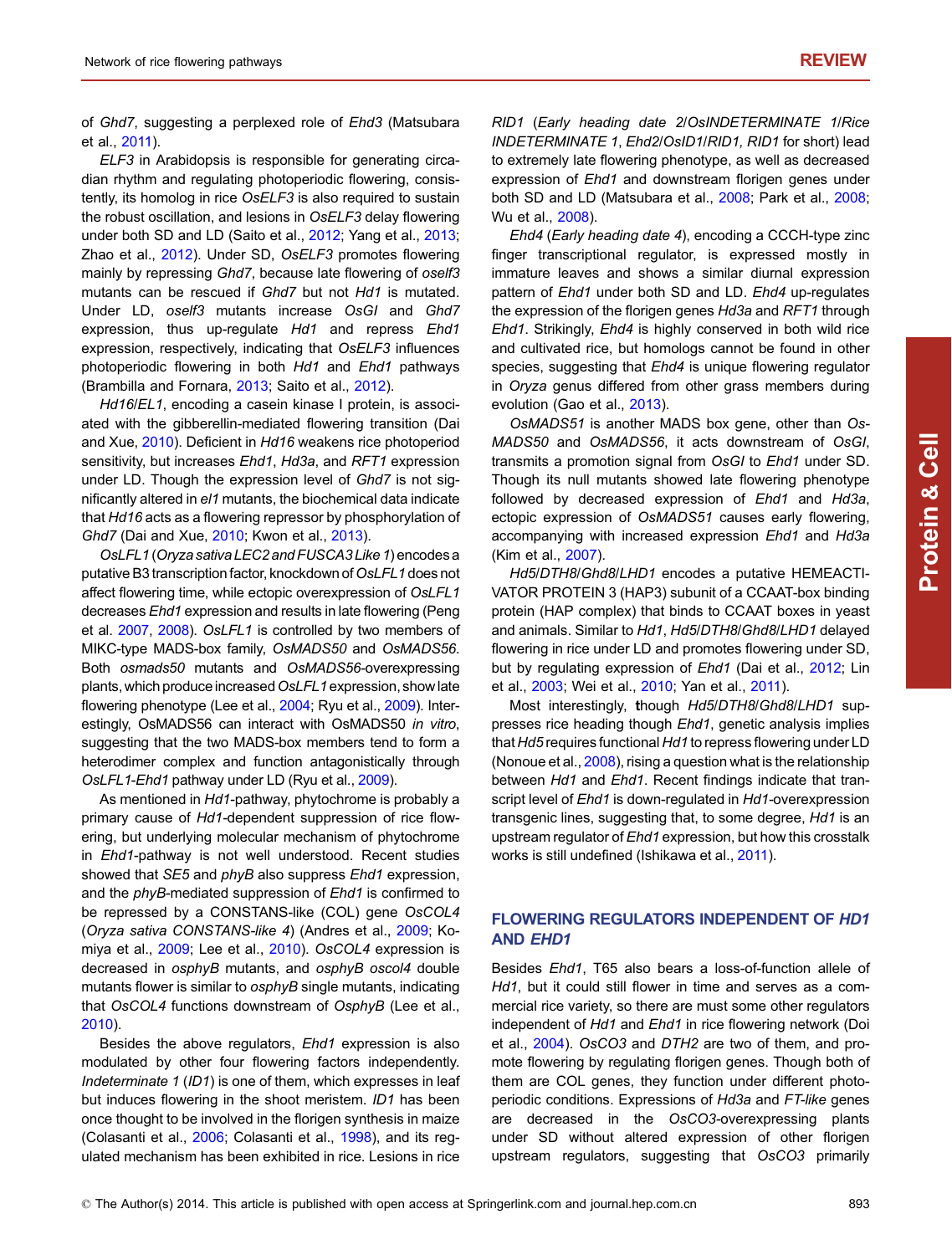controls flowering time under SD by negatively regulating the expression of florigen genes, independent of other known SD-promotion pathways (Kim et al., [2008\)](#page-8-0). For DTH2, both association analysis and transgenic experiments indicate that two functional nucleotide polymorphisms that correlated with early heading and increased reproductive fitness under natural LD in northern Asia. Further combined population genetics and network analyses suggest that DTH2 probably represents a target of artificial selection for adaptation to LD during rice domestication and improvement, demonstrating an important role of minor effect quantitative trait loci in crop adaptation and breeding (Wu et al., [2013\)](#page-9-0).

Although some PRR genes are major components of the circadian oscillator, a rice PRR gene Hd2/Ghd7.1/OsPRR37 may down-regulate Hd3a expression independent of any known pathways to suppress flowering under LD. As lesions in Hd2/Ghd7.1/OsPRR37 cause early flowering phenotype, the japonica varieties harboring nonfunctional alleles of both Ghd7 and Hd2/Ghd7.1/OsPRR37 flower extremely early under natural LD, and make these varieties adapt to the northernmost rice cultivation regions. Further study implied that natural variations in Hd2/Ghd7.1/OsPRR37 have contributed to the expansion of rice cultivation to temperate and cooler regions (Koo et al., [2013;](#page-8-0) Liu et al., [2013](#page-8-0); Yan et al., [2013\)](#page-9-0).

Different from Hd2/Ghd7.1/OsPRR37, OsDof12 is LDspecific flowering repressor and encodes a DNA-binding with one finger (Dof) transcription factor which is involved in a variety of biological processes of plants. The transcriptions of OsDof12 can express at different development stages, but strongly inhibited by dark treatment. OsDof12-overexpressing plants flower earlier in consistent with the up-regulation of Hd3a independent of other flowering genes under LD but not SD (Li et al., [2009](#page-8-0)).

# CHROMATIN MODIFICATIONS REGULATE FLOWERING IN RICE

Chromatin, which is composed by complexing DNA with histone, carries not only genetic, but also epigenetic information. In Arabidopsis, the expression of a major flowering repressor FLC is regulated by a number of active and repressive chromatin modifications, such as histone tails methylation, acetylation, ubiquitination etc. In addition, histone modifications can also directly regulate the expression of florigen gene FT, and the regulation manner of FLC and FT provides a paradigm for control of developmental regulators through chromatin modifications (He, [2009](#page-8-0)). Currently, not so many data are available about that in rice, but molecular genetic studies indicated that rice flowering control also undergoes the complex chromatin modifications (Table 2).

# ACTIVE CHROMATIN MODIFICATIONS AND RICE FLOWERING

S-Adenosyl-l-methionine is a universal methyl group donor involved in numerous transmethylation reactions, including histone methylation. Knockdown of rice S-Adenosyl-lmethionine synthetase (SAMS) 1, 2, and 3 greatly reduced the expression of Ehd1, Hd3a, RFT1 and led to a late flowering phenotype. Moreover, the histone H3K4me3 and symmetric DNA methylation at these genes was significantly reduced, suggesting an association between epigenetic modification and flowering in rice, but more research are required on this relationship (Li et al., [2011](#page-8-0)).

We have demonstrated that SDG724, a histone methyltransferase gene which belongs to SET domain family Class II (Ng et al., [2007](#page-8-0)), affected flowering time by mediating H3K36 methylation in rice. SDG724 loss-of-function mutant lvp1 showed a late flowering phenotype under both LD and SD, which was associated with the suppressed expression of RFT1 and Hd3a. Interestingly, only the chromosomal region of RFT1, but not Hd3a, reduced the level of H3K36me2/3 modifications which associated with the transcriptionally active chromatin state, although the two florigenic genes are closely linked in the genome and separated by only 11.5 kb (Sun et al., [2012\)](#page-9-0). This similar regulated way in RFT1 is also found in a previous report that RFT1 expression can be promoted through another active

| Gene name                        | Pathways | Gene ID      | <b>Note</b>                                       | Modifications | Target genes                        |
|----------------------------------|----------|--------------|---------------------------------------------------|---------------|-------------------------------------|
| <b>SDG724</b>                    | Ehd1     | Os09q0307800 | SET domain group protein                          | H3K36me2/3    | RFT1. OsMADS50                      |
| <b>SDG725</b>                    | Ehd1     | Os02q0554000 | SET domain group protein                          | H3K36me2/3    | Ehd3, Ehd2, OsMADS50,<br>Hd3a, RFT1 |
| LC2/OsVIL3                       | Hd1      | Os02q0152500 | Plant homeo domain (PHD)<br>finger                | H3K27me3      | OsLF                                |
| OsVIL2                           | Ehd1     | Os12q0533500 | Plant homeo domain (PHD)<br>finger                | H3K27me3      | OsLFL <sub>1</sub>                  |
| O <sub>s</sub> EMF <sub>2b</sub> | Ehd1     | Os04q0162100 | C2H2 zinc-finger protein,<br>interact with OsVIL2 | H3K27me3      | O <sub>s</sub> LFL <sub>1</sub>     |
| OsTrx1                           | Ehd1     | Os09q0134500 | SET domain group protein,<br>interact with Ehd3   | Unkown        | Unkown                              |
|                                  |          |              |                                                   |               |                                     |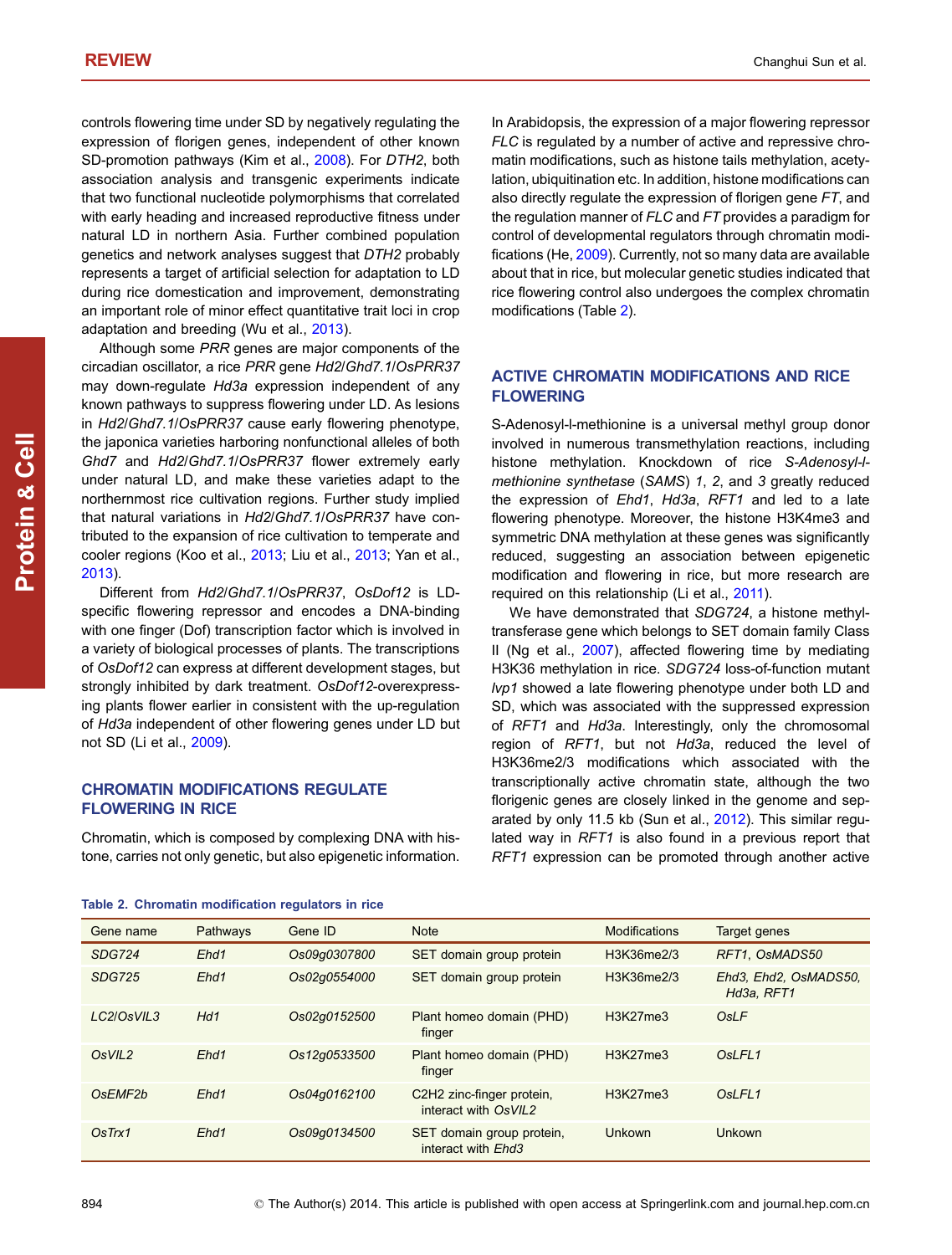histone modification H3K9 acetylation around the transcriptional start site of its chromatin in Hd3a-RNAi transgenic plants (Komiya et al., [2008\)](#page-8-0). In conclusion, both of the two findings suggest an epigenetic regulation mechanism through RFT1. In addition, SDG724 also affects the histone modification state at OsMADS50 chromosomal region, thus all the results suggest a LD floral promotion pathway mediated by H3K36me2/3 deposition through OsMADS50-Ehd1- RFT1 pathways in rice (Sun et al., [2012\)](#page-9-0).

Coincidentally, another member of Class II in SET domain family (Ng et al., [2007\)](#page-8-0), SDG725, is also involved in promoting rice flowering through H3K36me2/3. In SDG725 knockdown plants, the expression levels of Ehd3, RID1, OsMADS50, OsMADS51, Ehd1, Hd3a, and RFT1 were all drastically reduced, but the Ghd7 expression was increased, under either SD or LD. Different from SDG724, SDG725 is required for deposition of H3K36me2/3 at more flowering gene loci, such as Ehd3, RID1, OsMADS50, Hd3a, and RFT1. Thus, SDG724 and SDG725 regulate both overlapped and specific flowering genes by mediating H3K36me2/3 deposition and promote rice flowering, which are different to the previously known function of these epigenetic marks in Arabidopsis flowering (Sui et al., [2012](#page-9-0); Xu et al., [2008;](#page-9-0) Zhao et al., [2005\)](#page-9-0).

Very recently, another homolog of SDG724, OsTrx1, which belongs to SET domain family Class III (Ng et al., [2007\)](#page-8-0), might activate or maintain the active transcribed states of target genes, and was reported to delay flowering time under LD through Ghd7 pathway but not OsMADS50 and Hd1 pathways (Choi et al., [2014\)](#page-7-0). Though expression of Ehd3 that functions upstream of Ghd7 is unchanged in ostrx1 mutants, it was proved that OsTrx1 could bind to Ehd3 in vitro. Further study showed that PHD motif of OsTrx1 could bind to native histone H3 and the C-terminal end of SET domain of OsTrx1 has histone H3 methyltransferase activity, thus OsTrx1 and Ehd3 tend to form a complex to methylate downstream genes, but further studies are needed to illuminate its function in detail (Choi et al., [2014\)](#page-7-0).

#### REPRESSIVE CHROMATIN MODIFICATIONS AND RICE FLOWERING

Arabidopsis VILs (VIL, VERNALIZATION INSENSITIVE), VIN3, and VRN5 are components of PRC2 (Polycomb Repressive Complex 2), mediating the H3K27 trimethylation at the FLC locus to repress its expression and hence to induce flowering. In rice, a VIL homolog gene LC2/OsVIL3 is considered as a possible component of PRC2 complex, and lc2 mutants display late flowering along with the reduced expression of Hd1 and Hd3a under SD. Furthermore, consistent with the result that OsLF (Oryza sativa Late Flower-ing) directly repressed Hd1 expression (Zhao et al., [2011](#page-9-0)), LC2/OsVIL3 binds to the promoter region of OsLF and represses the OsLF expression via H3K27me3 methylation, thus eventually promotes flowering (Wang et al., [2012](#page-9-0)).

OsVIL2 may be another VILs member in rice PRC2 complex, and mutations in OsVIL2 cause late flowering under both SD and LD. Different from LC2/OsVIL3, the late flowering phenotype is associated with increased OsLFL1 and reduced Ehd1, Hd3a, RFT1 expression. Furthermore, OsVIL2 can bind to native histone H3 in vitro and is directly associated with OsLFL1 chromatin in vivo, and H3K27me3 is significantly reduced on OsLFL1 chromatin in osvil2 mutants compared to the wild type, indicating that OsVIL2 epigenetically represses OsLFL1 expression to promote flowering in rice. Besides, OsVIL2 can physically interact with OsEMF2b, which may be also a member of PRC2. Similar to osvil2, a null mutation of OsEMF2b caused late flowering by increasing OsLFL1 and decreasing Ehd1 expression (Wang et al., [2012](#page-9-0); Yang et al., [2012\)](#page-9-0).

In short, similar to Arabidopsis, LC2/OsVIL3, OsVIL2, and OsEMF2b may function together with PRC2 to induce flowering by affecting histone modification H3K27me3, but their target flowering genes are different, indicating that a diverse flowering pathway regulated by PRC2 in rice flowering.

#### CONCLUSION AND PERSPECTIVES

Heading date is an important agronomic trait that determining rice to grow in different regions and seasons. In last two decades, tremendous progress has been made by the study of QTLs and genes controlling rice flowering, which not only identified the nature of the mobile signal florigen, but also unveiled a complex genetic network that controls florigen in rice. Hd3a and RFT1, two florigens regulated respectively rice flowering under SD and LD, are mainly controlled through Hd1 and Ehd1 pathways. However, as mentioned in various T65 with lack of both, rice also develops some additional pathways that could induce rice flowering.

Histone modification is very important for defining transcriptional regulation expression, thus plays a fundamental role in plant growth and development, as well as responding to various environmental conditions. These modification marks are dynamically "written" and "erased", and then specifically recognized by the "readers" and instruct specific biological process, such as flowering. Very recently, a large number of studies have revealed that various 'active' histone modifications, H3K4 methylation, H2B monoubiquitination, H3K36me2/me3, histone deacetylation, and 'repressive' chromatin modifications, H3K4 demethylation, H3K9 methylation, H3K27 methylation, histone arginine methylation, are involved in modulating FLC expression in Arabidopsis. Though the regulation of FLC expression via chromatin modification provides a paradigm in flowering gene expression, whether there exists a major flowering regulator such as FLC in rice is still unknown (Fig. [1](#page-1-0)). Rice possibly has some new routes in its flowering control. In rice, a number of studies revealed the difference in chromatin modification mechanism in the past two years, 'active' H3K36me2/3, H3K4me3, H3K9 acetylation and 'repressive' H3K27me3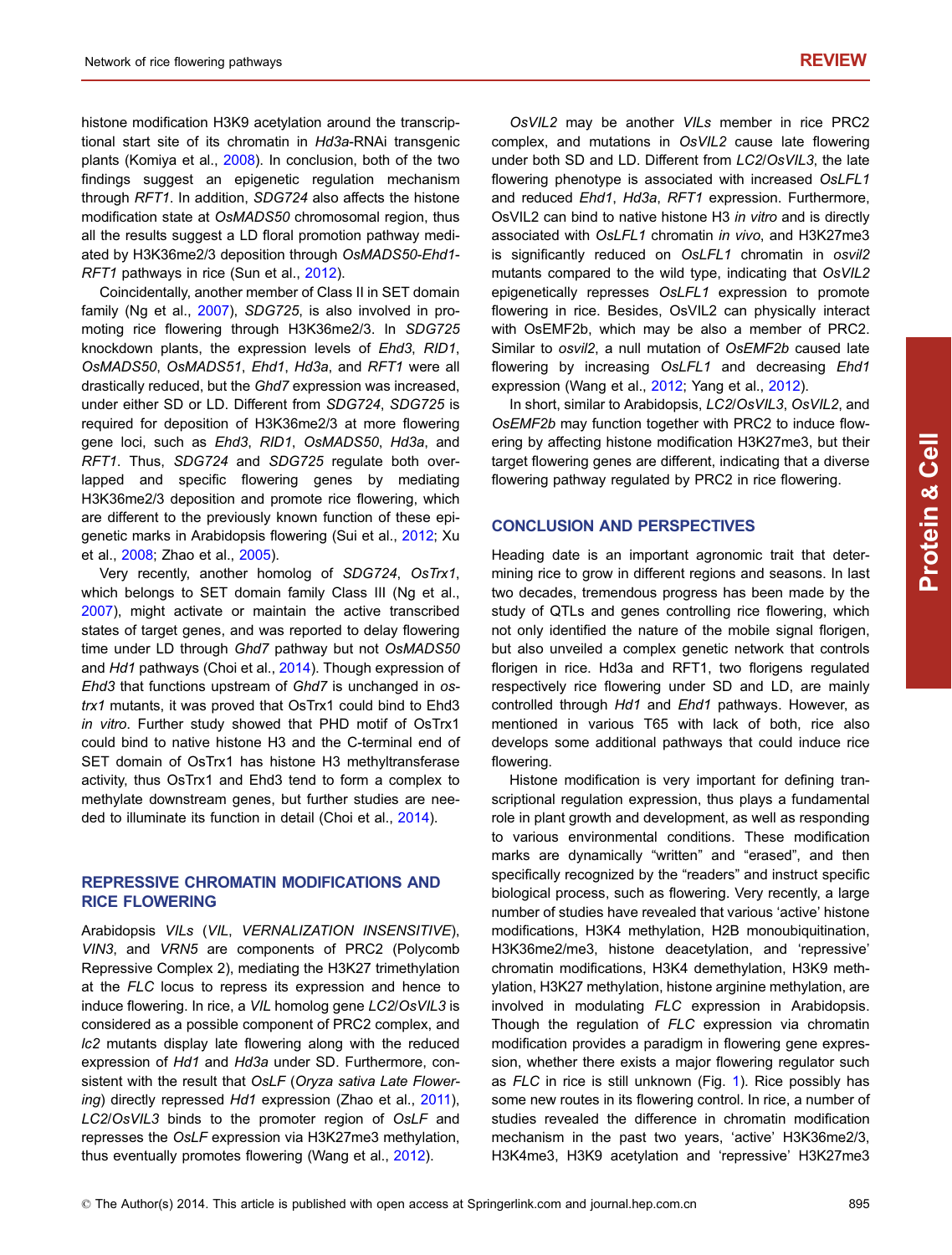<span id="page-7-0"></span>modifications mediate flowering time through Hd1 and Ehd1 dependent pathways, and our finding about SDG724 also suggests a LD floral promotion pathway that could be mediated via an epigenetic regulation of florigen RFT1 itself. All these data suggest that the target flowering genes of chromatin modifications are dispersed in both conserved and unique flowering pathways in rice. Taken together, all the progress in rice, along with Arabidopsis, provides a complete evolutionarily comparative view of genetic and epigenetic flowering mechanisms in plants until now.

Furthermore, in rice, some histone modification participators tend to function under SD and LD, but others like to function mainly under SD or LD, thus unveiling of histone modification mechanism in rice flowering might set a solution to verify the relationships between particular histone modifications and photoperiod environments. On the other hand, as a LD plant, Arabidopsis flowering is accelerated by LD, but SD plant rice flowers earlier under SD than under LD, further study will be helpful to distinguish the function and evolutionary process of histone modification in various photoperiodic plants. Thus, it would be of great interest to identify more chromatin modification regulators and their target genes in rice flowering in future.

#### ACKNOWLEDGMENTS

This study was financially supported by the National Natural Science Foundation of China (Grant Nos. 31371602 and 91335107) and Specialized Research Fund for the Doctoral Program of Higher Education (20125103120008).

#### **ABBREVIATIONS**

FLC, FLOWERING LOCUS C; FT, FLOWERING LOCUS T; H3K36, Histone H3 lysine 36; Hd, heading date; HMTase, histone methyltransferase; LD, long day; RFT1, RICE FLOWERING LOCUS T 1; SAM, shoot apical meristem; SD, short day.

#### COMPLIANCE WITH ETHICS GUIDELINES

Changhui Sun, Dan Chen, Jun Fang, Pingrong Wang, Xiaojian Deng, and Chengcai Chu declare that they have no conflict of interest.

This article does not contain any studies with human or animal subjects performed by the any of the authors.

#### OPEN ACCESS

This article is distributed under the terms of the Creative Commons Attribution License which permits any use, distribution, and reproduction in any medium, provided the original author(s) and the source are credited.

#### **REFERENCES**

Andres F, Galbraith DW, Talon M, Domingo C (2009) Analysis of PHOTOPERIOD SENSITIVITY5 sheds light on the role of phytochromes in photoperiodic flowering in rice. Plant Physiol 151:681–690

- Brambilla V, Fornara F (2013) Molecular control of flowering in response to day length in rice. J Integr Plant Biol 55:410–418
- Buckler ES, Holland JB, Bradbury PJ, Acharya CB, Brown PJ, Browne C, Ersoz E, Flint-Garcia S, Garcia A, Glaubitz JC, Goodman MM, Harjes C, Guill K, Kroon DE, Larsson S, Lepak NK, Li H, Mitchell SE, Pressoir G, Peiffer JA, Rosas MO, Rocheford TR, Romay MC, Romero S, Salvo S, Sanchez Villeda H, da Silva HS, Sun Q, Tian F, Upadyayula N, Ware D, Yates H, Yu J, Zhang Z, Kresovich S, McMullen MD (2009) The genetic architecture of maize flowering time. Science 325:714–718
- Cajlachjan MC (1937) Concerning the hormonal nature of plant development processes. Compt Rend Acad Sci URSS 16:227–230
- Chardon F, Damerval C (2005) Phylogenomic analysis of the PEBP gene family in cereals. J Mol Evol 61:579–590
- Choi SC, Lee S, Kim S-R, Lee Y-S, Liu C, Cao X, An G (2014) Trithorax group protein OsTrx1 controls flowering time in rice via interaction with Ehd3. Plant Physiol 164(3):1326–1337
- Colasanti J, Yuan Z, Sundaresan V (1998) The indeterminate gene encodes a zinc finger protein and regulates a leaf-generated signal required for the transition to flowering in maize. Cell 93:593–603
- Colasanti J, Tremblay R, Wong AY, Coneva V, Kozaki A, Mable BK (2006) The maize INDETERMINATE1 flowering time regulator defines a highly conserved zinc finger protein family in higher plants. BMC Genomics 7:158
- Corbesier L, Vincent C, Jang S, Fornara F, Fan Q, Searle I, Giakountis A, Farrona S, Gissot L, Turnbull C, Coupland G (2007) FT protein movement contributes to long-distance signaling in floral induction of Arabidopsis. Science 316:1030–1033
- Dai C, Xue HW (2010) Rice early flowering1, a CKI, phosphorylates DELLA protein SLR1 to negatively regulate gibberellin signalling. EMBO J 29:1916–1927
- Dai X, Ding Y, Tan L, Fu Y, Liu F, Zhu Z, Sun X, Sun X, Gu P, Cai H, Sun C (2012) LHD1, an allele of DTH8/Ghd8, controls late heading date in common wild rice (Oryza rufipogon). J Integr Plant Biol 54:790–799
- Doi K, Izawa T, Fuse T, Yamanouchi U, Kubo T, Shimatani Z, Yano M, Yoshimura A (2004) Ehd1, a B-type response regulator in rice, confers short-day promotion of flowering and controls FT-like gene expression independently of Hd1. Genes Dev 18:926–936
- Ebana K, Shibaya T, Wu J, Matsubara K, Kanamori H, Yamane H, Yamanouchi U, Mizubayashi T, Kono I, Shomura A, Ito S, Ando T, Hori K, Matsumoto T, Yano M (2011) Uncovering of major genetic factors generating naturally occurring variation in heading date among Asian rice cultivars. Theor Appl Genet 122:1199–1210
- Fujino K, Yamanouchi U, Yano M (2013) Roles of the Hd5 gene controlling heading date for adaptation to the northern limits of rice cultivation. Theor Appl Genet 126:611–618
- Gao H, Zheng XM, Fei G, Chen J, Jin M, Ren Y, Wu W, Zhou K, Sheng P, Zhou F, Jiang L, Wang J, Zhang X, Guo X, Wang JL, Cheng Z, Wu C, Wang H, Wan JM (2013) Ehd4 encodes a novel and Oryza-genus-specific regulator of photoperiodic flowering in rice. PLoS Genet 9:e1003281
- Hayama R, Yokoi S, Tamaki S, Yano M, Shimamoto K (2003) Adaptation of photoperiodic control pathways produces short-day flowering in rice. Nature 422:719–722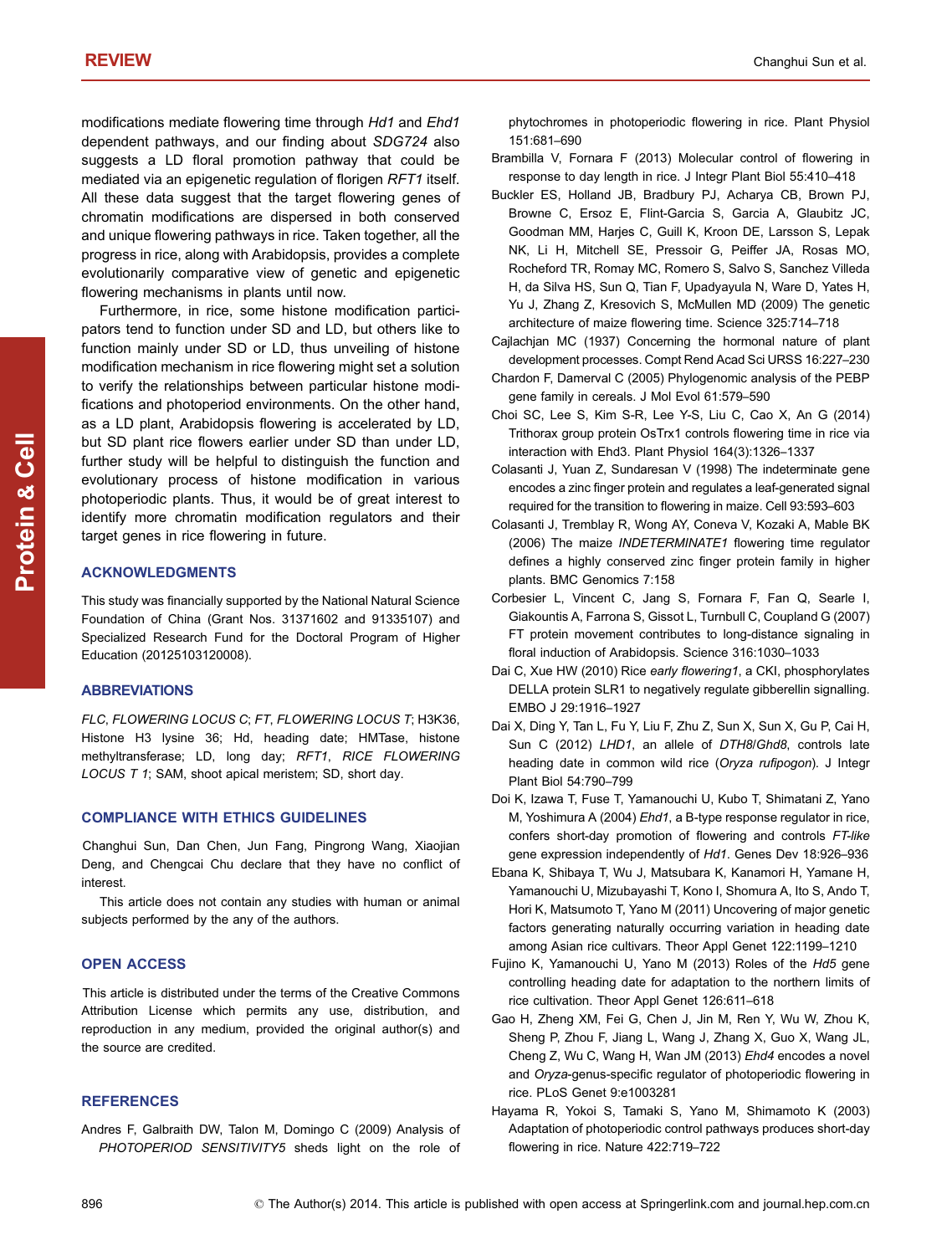- <span id="page-8-0"></span>He Y (2009) Control of the transition to flowering by chromatin modifications. Mol Plant 2:554–564
- Hori K, Kataoka T, Miura K, Yamaguchi M, Saka N, Nakahara T, Sunohara Y, Ebana K, Yano M (2012) Variation in heading date conceals quantitative trait loci for other traits of importance in breeding selection of rice. Breed Sci 62:223–234
- Hori K, Ogiso-Tanaka E, Matsubara K, Yamanouchi U, Ebana K, Yano M (2013) Hd16, a gene for casein kinase I, is involved in the control of rice flowering time by modulating the day-length response. Plant J 76:36–46
- Ishikawa R, Aoki M, Kurotani K, Yokoi S, Shinomura T, Takano M, Shimamoto K (2011) Phytochrome B regulates Heading date 1 (Hd1)-mediated expression of rice florigen Hd3a and critical day length in rice. Mol Genet Genomics 285:461–470
- Itoh H, Izawa T (2013) The coincidence of critical day length recognition for florigen gene expression and floral transition under long-day conditions in rice. Mol Plant 6:635–649
- Itoh H, Nonoue Y, Yano M, Izawa T (2010) A pair of floral regulators sets critical day length for Hd3a florigen expression in rice. Nat Genet 42:635–638
- Izawa T (2007) Adaptation of flowering-time by natural and artificial selection in Arabidopsis and rice. J Exp Bot 58:3091–3097
- Izawa T, Oikawa T, Sugiyama N, Tanisaka T, Yano M, Shimamoto K (2002) Phytochrome mediates the external light signal to repress FT orthologs in photoperiodic flowering of rice. Genes Dev 16:2006–2020
- Kim SL, Lee S, Kim HJ, Nam HG, An G (2007) OsMADS51 is a short-day flowering promoter that functions upstream of Ehd1, OsMADS14, and Hd3a. Plant Physiol 145:1484–1494
- Kim SK, Yun CH, Lee JH, Jang YH, Park HY, Kim JK (2008) OsCO3, a CONSTANS-LIKE gene, controls flowering by negatively regulating the expression of FT-like genes under SD conditions in rice. Planta 228:355–365
- Kojima S, Takahashi Y, Kobayashi Y, Monna L, Sasaki T, Araki T, Yano M (2002) Hd3a, a rice ortholog of the Arabidopsis FT gene, promotes transition to flowering downstream of Hd1 under shortday conditions. Plant Cell Physiol 43:1096–1105
- Komiya R, Ikegami A, Tamaki S, Yokoi S, Shimamoto K (2008) Hd3a and RFT1 are essential for flowering in rice. Development 135:767–774
- Komiya R, Yokoi S, Shimamoto K (2009) A gene network for longday flowering activates RFT1 encoding a mobile flowering signal in rice. Development 136:3443–3450
- Koo BH, Yoo SC, Park JW, Kwon CT, Lee BD, An G, Zhang Z, Li J, Li Z, Paek NC (2013) Natural variation in OsPRR37 regulates heading date and contributes to rice cultivation at a wide range of latitudes. Mol Plant 6:1877–1888
- Kwon CT, Yoo SC, Koo BH, Cho SH, Park JW, Zhang Z, Li J, Li Z, Paek NC (2013) Natural variation in Early flowering1 contributes to early flowering in japonica rice under long days. Plant Cell Environ 37:101–112
- Lee S, Kim J, Han JJ, Han MJ, An G (2004) Functional analyses of the flowering time gene OsMADS50, the putative SUPPRESSOR OF OVEREXPRESSION OF CO 1/AGAMOUS-LIKE 20 (SOC1/ AGL20) ortholog in rice. Plant J 38:754–764
- Lee YS, Jeong DH, Lee DY, Yi J, Ryu CH, Kim SL, Jeong HJ, Choi SC, Jin P, Yang J, Cho LH, Choi H, An G (2010) OsCOL4 is a

constitutive flowering repressor upstream of Ehd1 and downstream of OsphyB. Plant J 63:18–30

- Li D, Yang C, Li X, Gan Q, Zhao X, Zhu L (2009) Functional characterization of rice OsDof12. Planta 229:1159–1169
- Li W, Han Y, Tao F, Chong K (2011) Knockdown of SAMS genes encoding S-adenosyl-l-methionine synthetases causes methylation alterations of DNAs and histones and leads to late flowering in rice. J Plant Physiol 168:1837–1843
- Lin S, Sasaki T, Yano M (1998) Mapping quantitative trait loci controlling seed dormancy and heading date in rice, Oryza sativa L., using backcross inbred lines. Theor Appl Genet 96:997–1003
- Lin HX, Yamamoto T, Sasaki T, Yano M (2000) Characterization and detection of epistatic interactions of 3 QTLs, Hd1, Hd2, and Hd3, controlling heading date in rice using nearly isogenic lines. Theor Appl Genet 101:1021–1028
- Lin H, Liang Z-W, Sasaki T, Yano M (2003) Fine mapping and characterization of quantitative trait loci Hd4 and Hd5 controlling heading date in rice. Breed Sci 53:51–59
- Liu C, Lu F, Cui X, Cao X (2010) Histone methylation in higher plants. Annu Rev Plant Biol 61:395–420
- Liu T, Liu H, Zhang H, Xing Y (2013) Validation and characterization of Ghd7.1, a major quantitative trait locus with pleiotropic effects on spikelets per panicle, plant height, and heading date in rice (Oryza sativa L.). J Integr Plant Biol 55:917–927
- Matsubara K, Yamanouchi U, Wang ZX, Minobe Y, Izawa T, Yano M (2008) Ehd2, a rice ortholog of the maize ID1 gene, promotes flowering by upregulating Ehd1. Plant Physiol 148:1425–1435
- Matsubara K, Yamanouchi U, Nonoue Y, Sugimoto K, Wang ZX, Minobe Y, Yano M (2011) Ehd3, encoding a plant homeodomain finger-containing protein, is a critical promoter of rice flowering. Plant J 66:603–612
- Matsubara K, Ogiso-Tanaka E, Hori K, Ebana K, Ando T, Yano M (2012) Natural variation in Hd17, a homolog of Arabidopsis ELF3 that is involved in rice photoperiodic flowering. Plant Cell Physiol 53:709–716
- Ng DW, Wang T, Chandrasekharan MB, Aramayo R, Kertbundit S, Hall TC (2007) Plant SET domain-containing proteins: structure, function and regulation. Biochim Biophys Acta 1769:316–329
- Nonoue Y, Fujino K, Hirayama Y, Yamanouchi U, Lin SY, Yano M (2008) Detection of quantitative trait loci controlling extremely early heading in rice. Theor Appl Genet 116:715–722
- Ogiso E, Takahashi Y, Sasaki T, Yano M, Izawa T (2010) The role of casein kinase II in flowering time regulation has diversified during evolution. Plant Physiol 152:808–820
- Park SJ, Kim SL, Lee S, Je BI, Piao HL, Park SH, Kim CM, Ryu CH, Park SH, Xuan YH, Colasanti J, An G, Han CD (2008) Rice Indeterminate 1 (OsId1) is necessary for the expression of Ehd1 (Early heading date 1) regardless of photoperiod. Plant J 56:1018–1029
- Peng LT, Shi ZY, Li L, Shen GZ, Zhang JL (2007) Ectopic expression of OsLFL1 in rice represses Ehd1 by binding on its promoter. Biochem Biophys Res Commun 360:251–256
- Peng LT, Shi ZY, Li L, Shen GZ, Zhang JL (2008) Overexpression of transcription factor OsLFL1 delays flowering time in Oryza sativa. J Plant Physiol 165:876–885
- Ryu CH, Lee S, Cho LH, Kim SL, Lee YS, Choi SC, Jeong HJ, Yi J, Park SJ, Han CD, An G (2009) OsMADS50 and OsMADS56